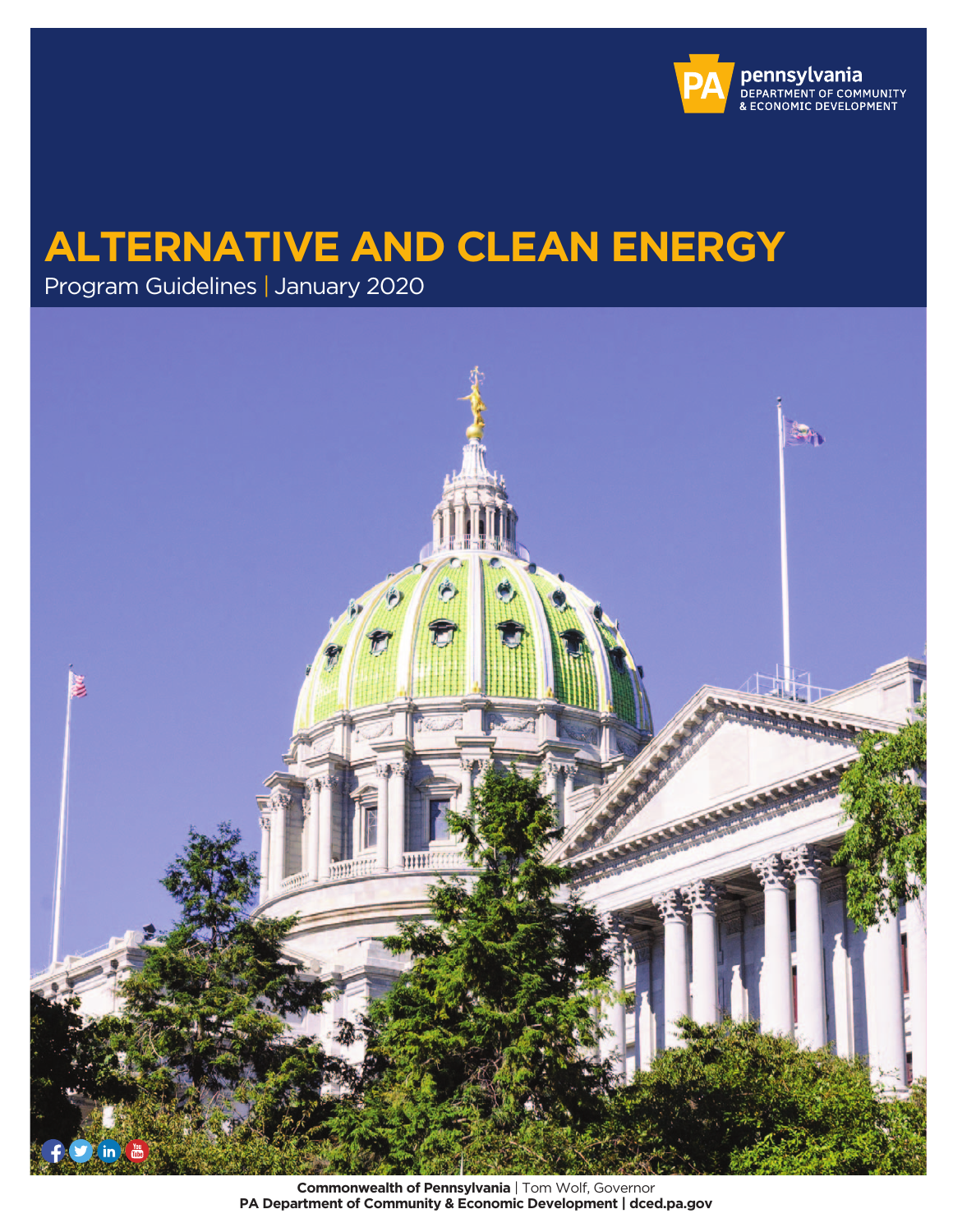# **Table of Contents**

| <b>Section I</b>                                               |  |  |  |  |
|----------------------------------------------------------------|--|--|--|--|
| <b>Section II</b><br>A.<br>В.                                  |  |  |  |  |
| <b>Section III</b><br>Α.<br><b>B.</b><br>$C$ .                 |  |  |  |  |
| <b>Section IV</b><br>$A_{1}$<br>B.<br>C.                       |  |  |  |  |
| <b>Section V</b><br>Α.<br><b>B.</b><br>C.<br><b>Section VI</b> |  |  |  |  |
| <b>Appendix I</b>                                              |  |  |  |  |
|                                                                |  |  |  |  |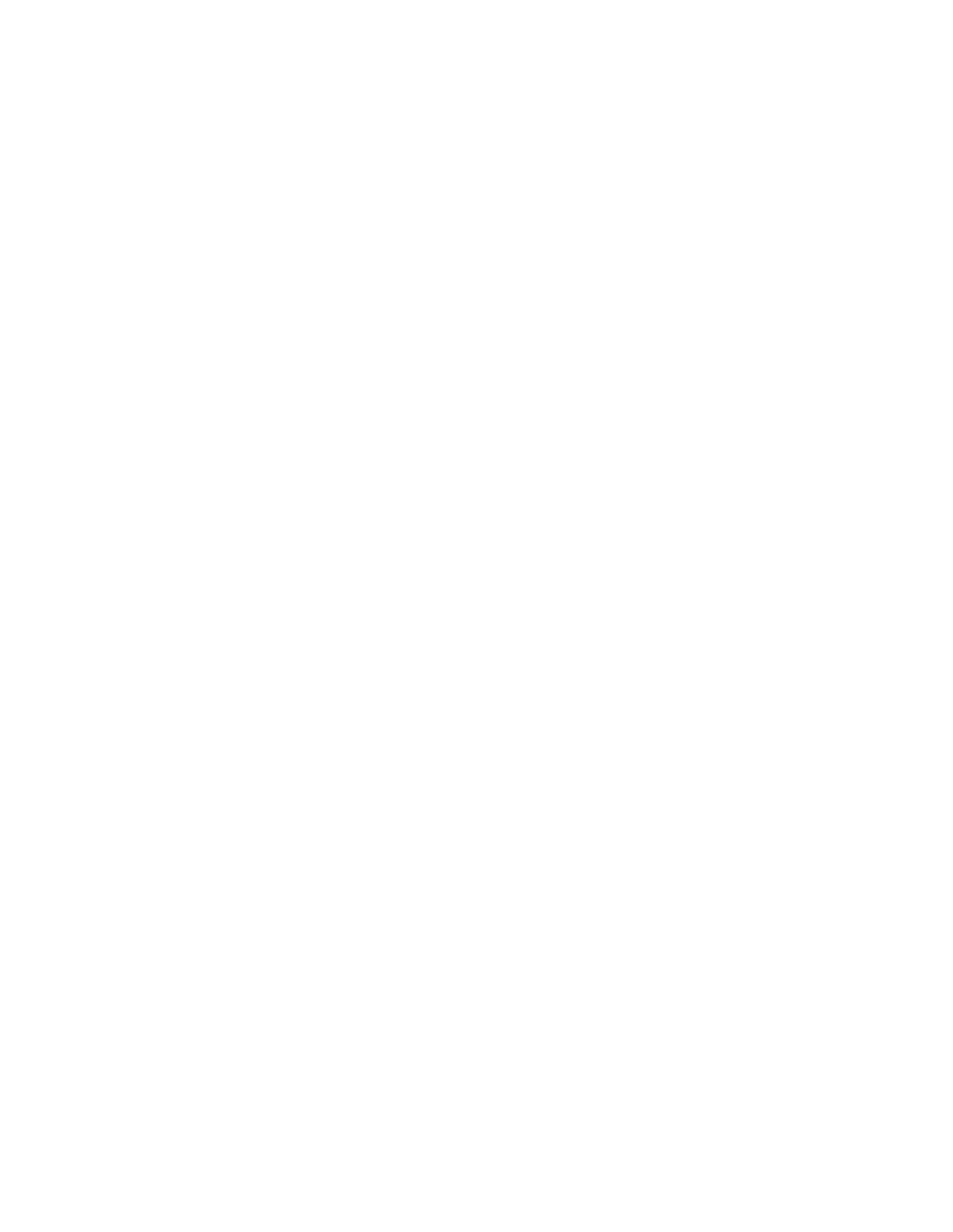# **Section I – Statement of Purpose**

The Alternative and Clean Energy Program (the Program) was established under Section 307(A) of the Act of July 9, 2008 (P.L. 1873, No.1 of Special Session)(73 P.S. §1649.101 et. seq.), known as the Alternative Energy Investment Act, and authorizes the Commonwealth Financing Authority to provide financial assistance in the form of grant and loan funds that will be used by eligible applicants for the utilization, development and construction of alternative and clean energy projects in the commonwealth. The Program is administered jointly by the Department of Community and Economic Development (DCED) and the Department of Environmental Protection (DEP), under the direction of the Commonwealth Financing Authority.

# **Section II – Eligibility**

# **A. Eligible Applicants**

The following applicants are eligible for grants/loans:

- 1. **A Business –** a corporation, partnership, sole proprietorship, limited liability company, business trust, or other commercial entity approved by the Commonwealth Financing Authority. The term shall also include not-for-profit entities.
- 2. **An Economic Development Organization –** a nonprofit corporation or association whose purpose is the enhancement of economic conditions in their community.
- 3. **A Political Subdivision –** A municipality, county, or school district.

# **B. Eligible Project Costs**

- 1. Funds may be used for any of the following **Clean Energy Project** costs:
	- a. Costs associated with the construction or renovation of a building including: High-Performance Building construction costs; the acquisition of land and buildings, rights-of-way, and easements; the clearing and preparation of the land; planning, designing, and modeling work; registration and certification of the project; commissioning and enhanced verification of building performance. High-Performance Building projects must meet or exceed National Green Building Standards (NGBS), Green Building Initiative (GBI) Green Globes – 3 Globes standards or United States Green Building Council (USGBC) LEED Gold standards.
	- b. The site preparation of a business park consisting exclusively of certified High-Performance Buildings including: the construction of water and sewer lines, storm water systems, excavation, construction of access roads, parking facilities, pipelines, transformers and utility transmission lines, traffic control devices and engineering.
	- $c_{\cdot}$ Installation of equipment for use by an eligible applicant to facilitate or improve energy conservation or energy efficiency (including but not limited to heating, lighting, and cooling equipment). Energy Star rated equipment is required if the type or class of equipment being installed is rated under the Energy Star Program (refer to <www.energystar.gov>). The Authority may participate in establishing pools of funding by leveraging investments from private sector financial institutions to help accomplish the CFA's energy conservation goals.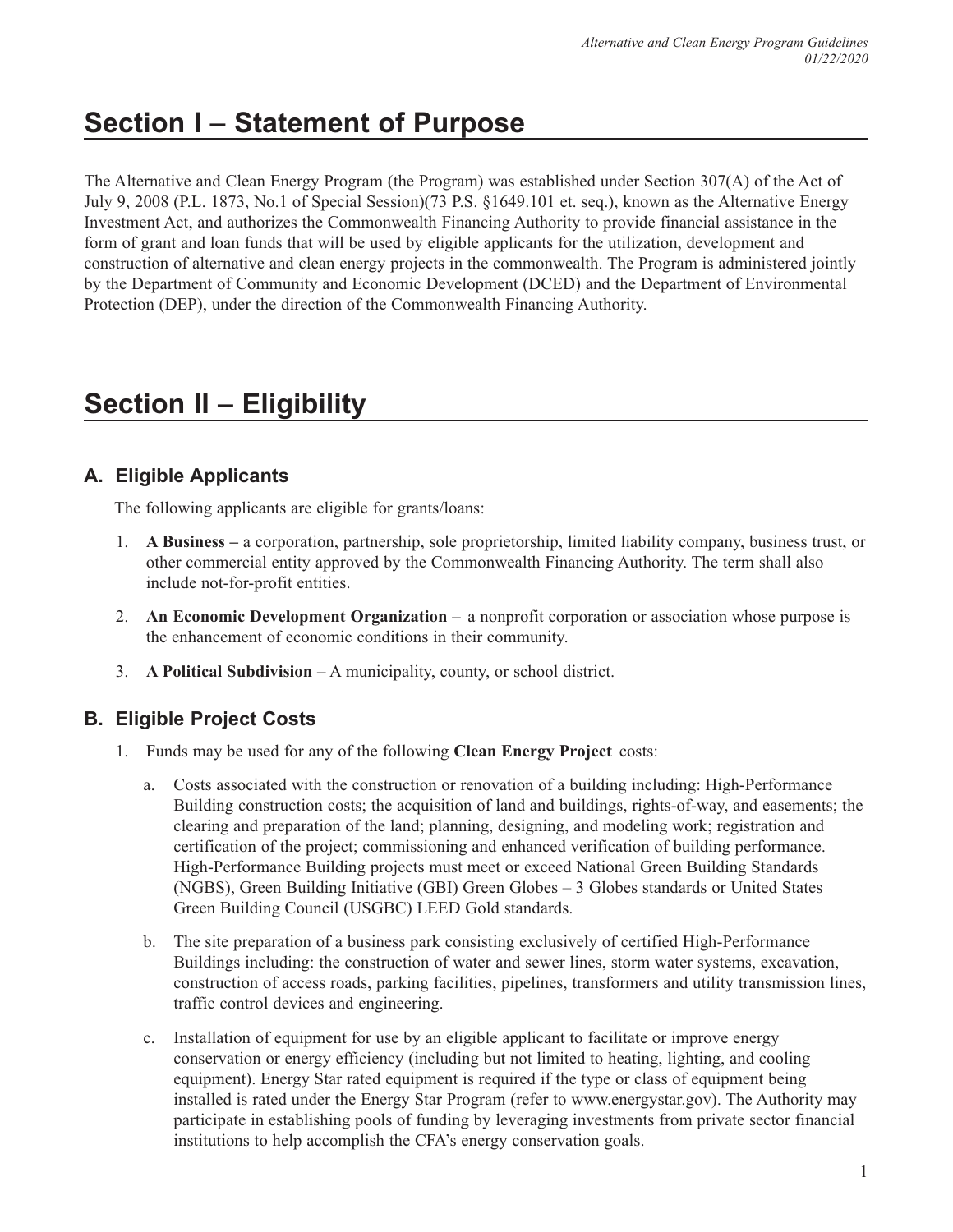- d. Installation of an alternative energy system which produces energy from sources defined under the Alternative Energy Portfolio Standards Act of 2004 including but not limited to waste coal, biomass, wind energy, geothermal technologies, clean coal technologies, waste energy technologies, large-scale or low-impact hydro, biologically derived methane gas, fuel cells, coal mine methane, or by-products of the pulping and wood manufacturing process in a new or existing building.
- e. Replacement or enhancement of an existing energy system that utilizes nonrenewable energy with an energy system that utilizes alternative energy (as defined in 1d. of this section).
- f. Modification of the contract terms of an energy service project by a political subdivision pursuant to for the commonwealth and maintains a list of qualified providers on their website (dgs.pa.gov). a new energy savings contract (ESCO) with a qualified provider under the Guaranteed Energy Savings Act (GESA) of 1996. The PA Department of General Services manages the GESA program
- for the commonwealth and maintains a list of qualified providers on their website [\(dgs.pa.gov\)](https://dgs.pa.gov). g. Preparation of plans, specifications, studies, surveys, and energy audits necessary or incidental to facilitating or developing an eligible project. Engineering and design costs not to exceed 10% of the grant amount.
- h. Project contingencies associated with construction costs are limited to 5% of the eligible construction costs. No other contingencies shall be included as eligible project costs.
- i. Administrative costs of the applicant to administer a Program grant. Administrative costs include advertising and legal costs, as well as documented staff expenses. Administrative costs shall not exceed 2% of the Program grant or loan.

Ineligible cost include but are not limited to fees for securing other financing, interest on borrowed funds, refinancing of existing debt, lobbying, fines, reparations and cost incurred prior to the approval of CFA financing.

- 2. Funds may be used for the construction or development of an **Alternative Energy Production Project**  including:
	- a. A facility that produces or distributes energy from sources defined in the Alternative Energy Portfolio Standards Act of 2004 including but not limited to waste coal, biomass, wind energy, geothermal technologies, clean coal technologies, municipal solid waste energy technologies, largescale or low-impact hydro, biologically derived methane gas, fuel cells, coal mine methane, or byproducts of the pulping and wood manufacturing process.
	- b. A facility that manufactures or produces alternative fuels. The term "alternative fuels" shall include ethanol, biodiesel, compressed natural gas, liquefied natural gas or any other alternative fuel approved by the authority.
	- c. Compressed Natural Gas and Liquefied Natural Gas fueling stations, or equipment and infrastructure associated with dispensing the fuel.
	- d. A facility that manufactures or produces products, including component parts that provide alternative energy (as defined in subparagraph a. of this section) or alternative fuels (as defined in subparagraph b. of this section).
	- e. The purchase and installation of equipment used for the manufacturing of component parts of alternative energy or alternative fuel production systems.
	- f. A facility that manufactures or produces products, including component parts that improve energy efficiency or conserve energy.
- g. A facility used for the research and development of technology to provide alternative energy sources 2 or alternative fuels.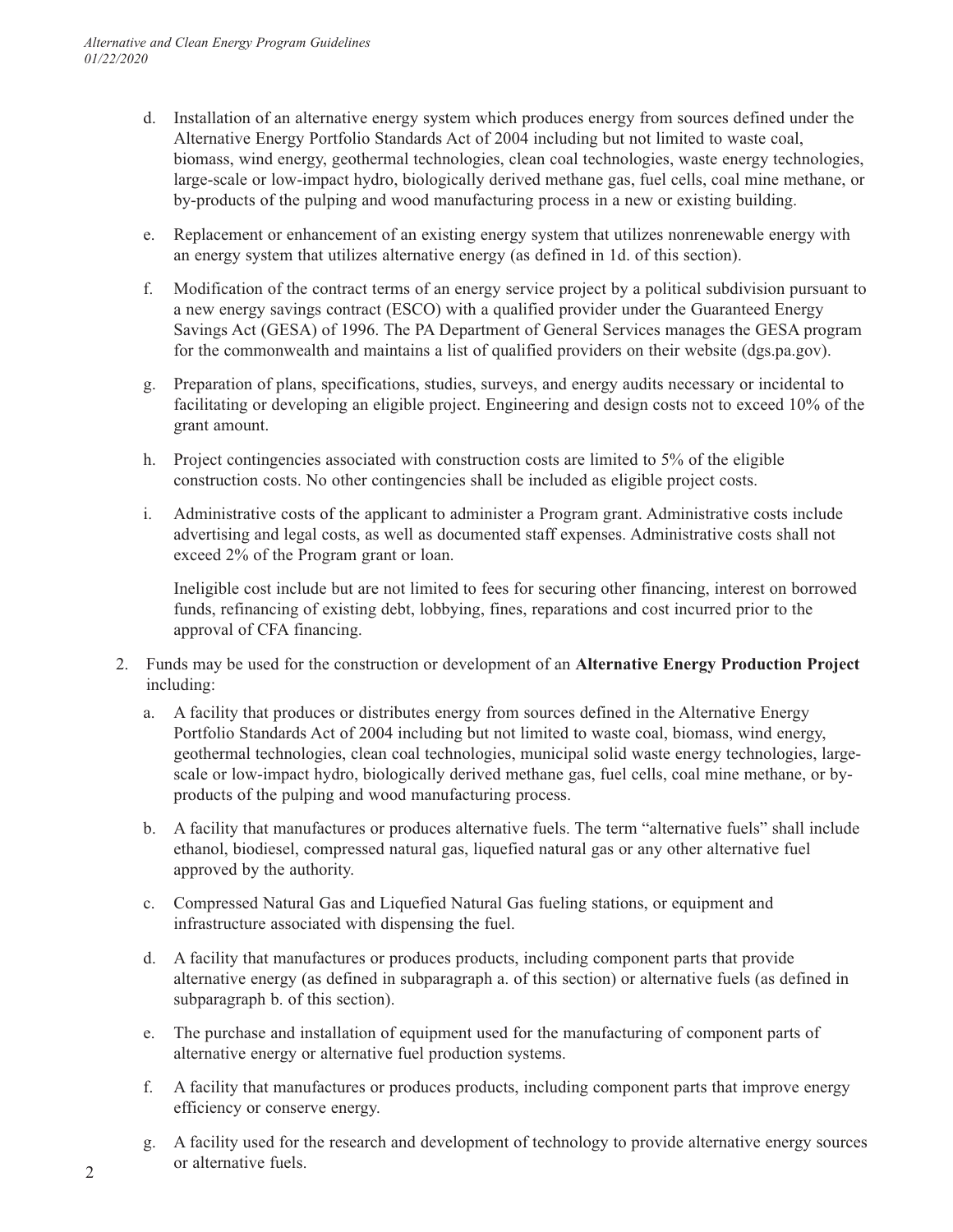- h. A project for the development or enhancement of rail transportation systems that deliver alternative fuels or high efficiency locomotives.
- $i$ . i. Preparation of plans, specifications, studies, and surveys, necessary or incidental to facilitating or developing an eligible project. Engineering and design costs not to exceed 10% of the grant amount.
- $\mathbf{i}$ . Project contingencies associated with construction costs are limited to 5% of the eligible construction costs. No other contingencies shall be included as eligible project costs.
- k. Administrative costs of the applicant to administer a Program grant. Administrative costs include advertising and legal costs, as well as documented staff expenses. Administrative costs shall not exceed 2% of the Program grant or loan.

Ineligible costs include but are not limited to fees for securing other financing, interest on borrowed funds, refinancing of existing debt, lobbying, fines, reparations and cost incurred prior to the approval of CFA financing. Funds cannot be used for the purchase of compressed natural gas or liquefied natural gas vehicles or the conversion of vehicles to compressed natural gas or liquefied natural gas. Funds cannot be used for costs associated with the design, purchase, or installation of a solar photovoltaic or solar thermal system.

# **Section III – Program Requirements**

# **A. Matching Funds Requirement**

applicant. Eligible applicants must provide evidence of a commitment of matching funds at the project site. Matching funds means any new public or private investment in the proposed project made by an eligible The amount of the matching investment required must be at least \$1 for every \$1 of Program funds awarded by the CFA.

# **B. Other Requirements**

# 1. **Conflict of Interest Provision**

An officer, director, or employee of an applicant who is a party to or has a private interest in a project shall disclose the nature and extent of the interest to the governing body of the applicant and may not vote on action of the applicant concerning the project, nor participate in the deliberations of the applicant concerning the project.

# 2. **Nondiscrimination**

No assistance shall be awarded to an applicant under this program unless the applicant and the project user certify to the CFA that the applicant and project user shall not discriminate against any employee or against any person seeking employment by reason of race, gender, creed, color, sexual orientation, gender identity or expression, or in violation of the Pennsylvania Human Relations Act, which prohibits discrimination on the basis of race, color, religious creed, ancestry, age, sex, national origin, handicap, or disability, or in violation of any applicable federal laws. All contracts for work to be paid with grant funds must contain the commonwealth's official nondiscrimination clause.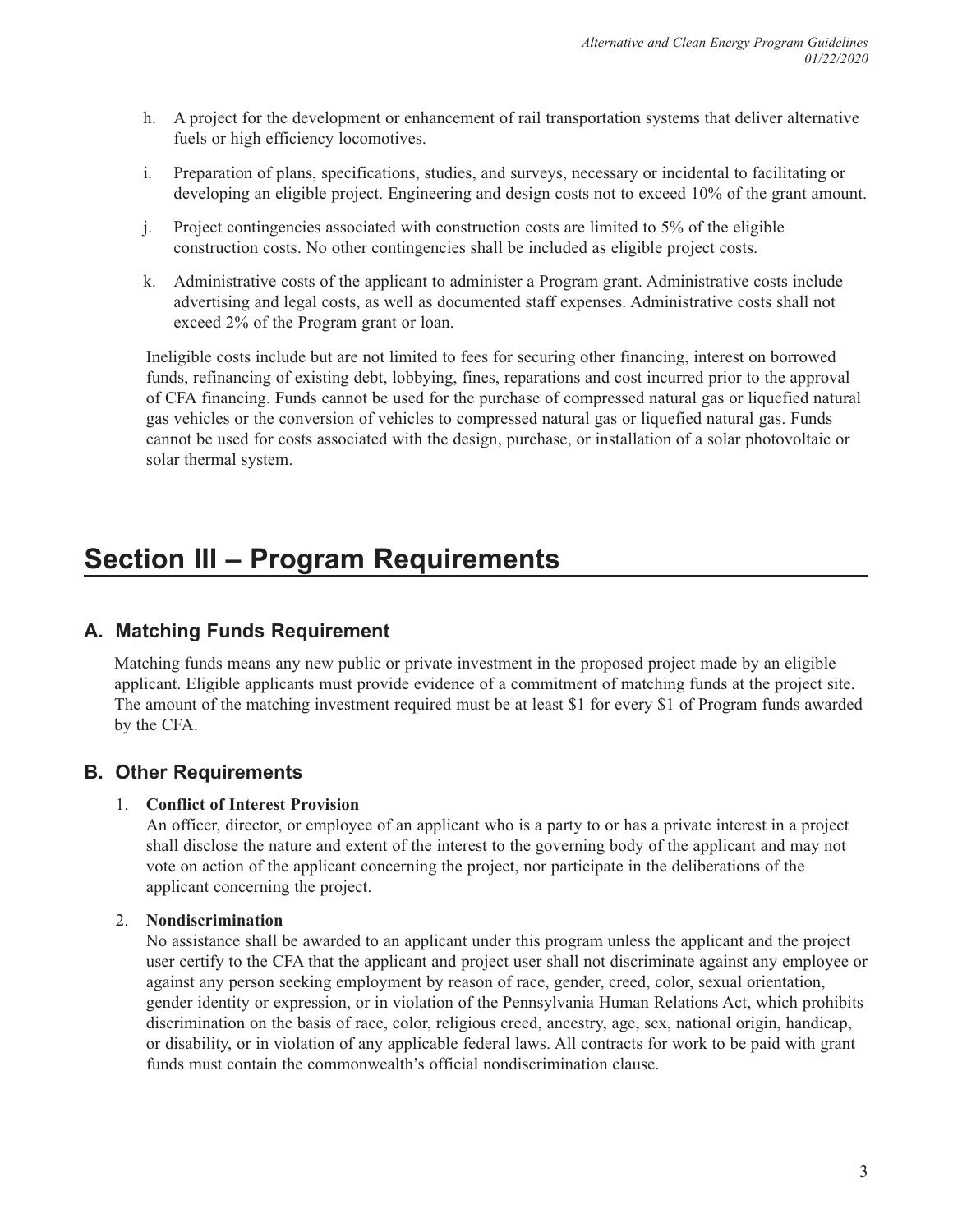### 3. **Project Records**

The applicant must maintain full and accurate records with respect to the project and must ensure adequate control over related parties in the project. The Authority requires access to such records, as well as the ability to inspect all work, invoices, materials, and other relevant records at reasonable times and places. Upon request of the Authority, the applicant must furnish all data, reports, contracts, documents, and other information relevant to the project.

### 4. **Pennsylvania Prevailing Wage Act**

All or a portion of the construction work associated with the project may be subject to the Pennsylvania Prevailing Wage Act, as determined by the Pennsylvania Department of Labor & Industry. It is the responsibility of the funding recipient to ensure that the Pennsylvania Prevailing Wage Act is followed if applicable.

### 5. **Proof of Notification**

The applicant must provide proof that the county and host municipality or municipalities have been notified about the intended project.

### 6. **Bidding Requirements**

Applicants seeking grant funds must comply with all applicable federal, state, and local laws and regulations dealing with bidding and procurement.

### 7. **Certification of Expenses**

The applicant shall sign a payment request form certifying that the expenses were incurred and were in accordance with the scope of work approved by the CFA. In lieu of a formal project audit and prior to final closeout of the grant agreement, the applicant shall be required to submit copies of all canceled checks verifying the expenditure of the Alternative and Clean Energy Program proceeds. Bank statements may also be submitted if electronic payment of the expenditure occurred.

#### 8. **Guideline Provisions**

The Alternative and Clean Energy Program guidelines may be modified or waived by the CFA unless otherwise required by law.

### 9. **Post Construction Verification Requirement for High Performance Projects**

- a. Upon substantial completion of project, applicant must submit a copy of credits submitted to USGBC, NGBS or GBI for review/ acceptance.
- b. Applicants for High Performance Building must submit final documentation that performance standards have been met, as follows:
	- (1) Verification of LEED or GBI Green Globes registration.
	- (2) Copy of LEED Certification and GBI Green Globes Certificate at project completion and final LEED or and GBI Green Globes Checklist.

# **C. Fees**

The Commonwealth Financing Authority charges a \$100 non-refundable application fee for Alternative and Clean Energy Program applications. The application fee must be paid electronically by credit or debit card or electronic check through our secure, third-party vendor. Payment of the application fee must be completed prior to the certification and submission of the Electronic Single Application. Detailed payment instructions will be provided on the Certification Tab of the Electronic Single Application once all required fields have been completed. There is a commitment fee on all approved loans. The commitment fee is 1% of all approved loan amounts, capped at \$10,000.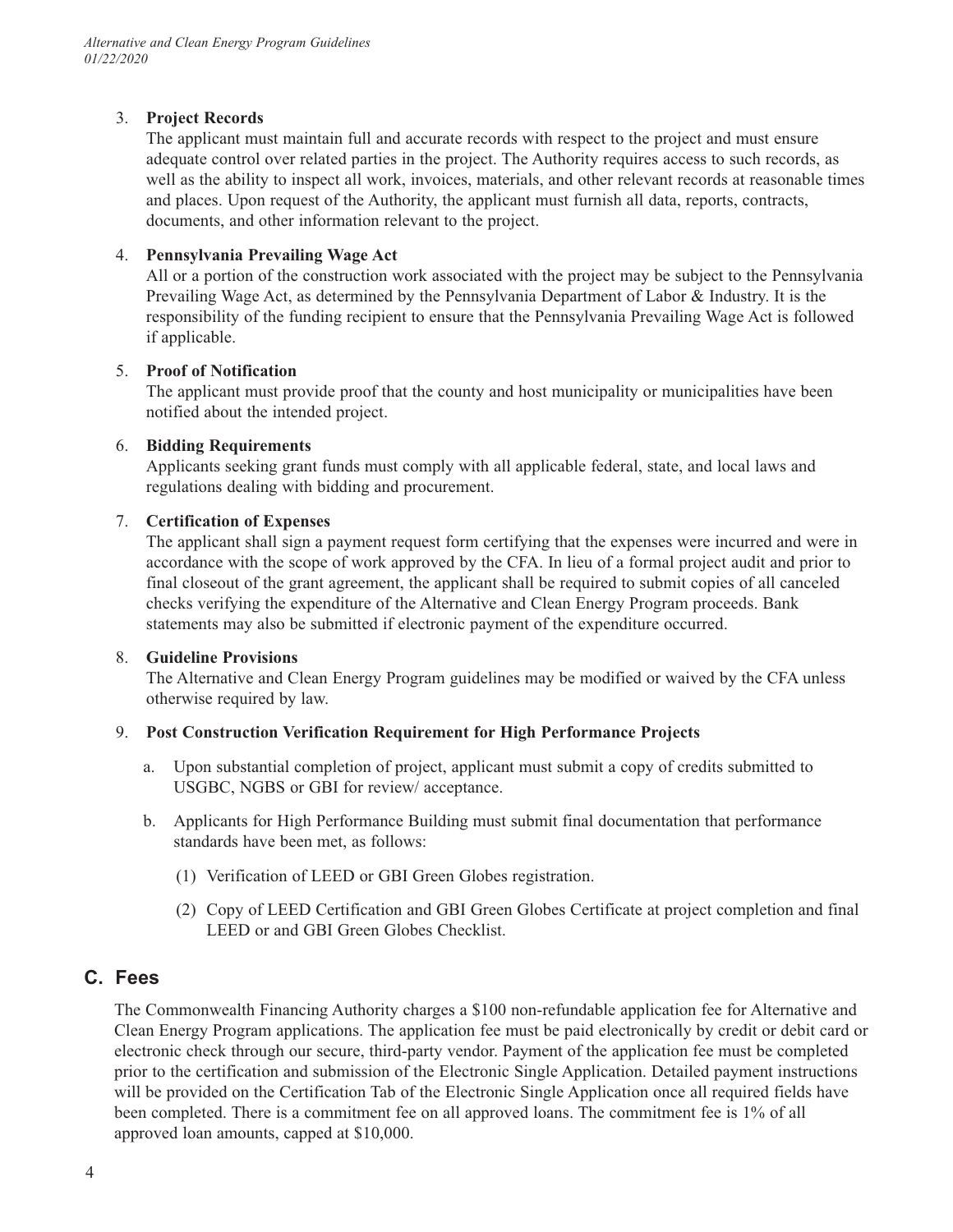# **Section IV – Grants, Loans and Guarantees**

# **A. Loans**

# 1. **Loan Amount**

- a. The maximum amount of any loan for any alternative energy production or clean energy project shall not exceed \$5 million or 50% of the total project cost, whichever is less. The maximum loan amount for a geothermal system will not exceed \$3 per square foot of space to be served by the system or \$5 million, whichever is less. The CFA will consider loan requests over \$5 million for projects that will significantly impact the Authority's goals to leverage private sector investments and to encourage alternative energy production and energy conservation in the commonwealth.
- b. The maximum amount of any loan for a manufacturer of alternative and/or clean energy generation equipment or components shall not exceed \$40,000 for each new job projected to be created by the business within three years after approval of the loan. If the manufacturer fails to create the projected number of jobs within three years, the Authority may require the interest rate to be increased by 3% for the remaining term of the loan.
- c. All eligible applicants may apply for loans for eligible projects except that political subdivisions may not apply for Alternative Energy Production Projects as defined in Section II B, 2.
- d. Maximum loan for a High-Performance Building shall not exceed \$5 million or 50% of the total eligible building construction/renovation costs, whichever is less. If the High-Performance Building standards are not met within 180 days of completion of the initial independent verification report, the Authority will require the full amount of the loan to be repaid within 180 days after the CFA's formal notification to the borrower that the High-Performance Building loan is due and payable.

# 2. **Repayment Term**

Loans may be amortized over a period not to exceed 25 years or the useful life of the asset, whichever is less and will be repaid over a period not to exceed 10 years. Loans for energy conservation or energy efficiency projects (including geothermal systems) as defined in Section II, B, 1, c of these guidelines will have a 10-year amortization.

# 3. **Interest Rate**

The interest rate for the loan will be fixed at the time of approval of the loan and remain fixed for the duration of the repayment term. Interest rates are subject to change based on market conditions. The current interest rate for eligible projects is the 10-year Treasury plus 250 basis points. The interest rate will be updated on a quarterly basis. The rate will be set at the beginning of each quarter and based upon the average of the previous week 10-year Treasury. The current interest rate is posted on the [dced.pa.gov/CFA](https://dced.pa.gov/CFA) website.

# 4. **Security**

All loans are to be secured by a lien on the asset financed. The Authority may require additional security as necessary, including but not limited to, a pledge of additional assets or securities or dedicated revenues.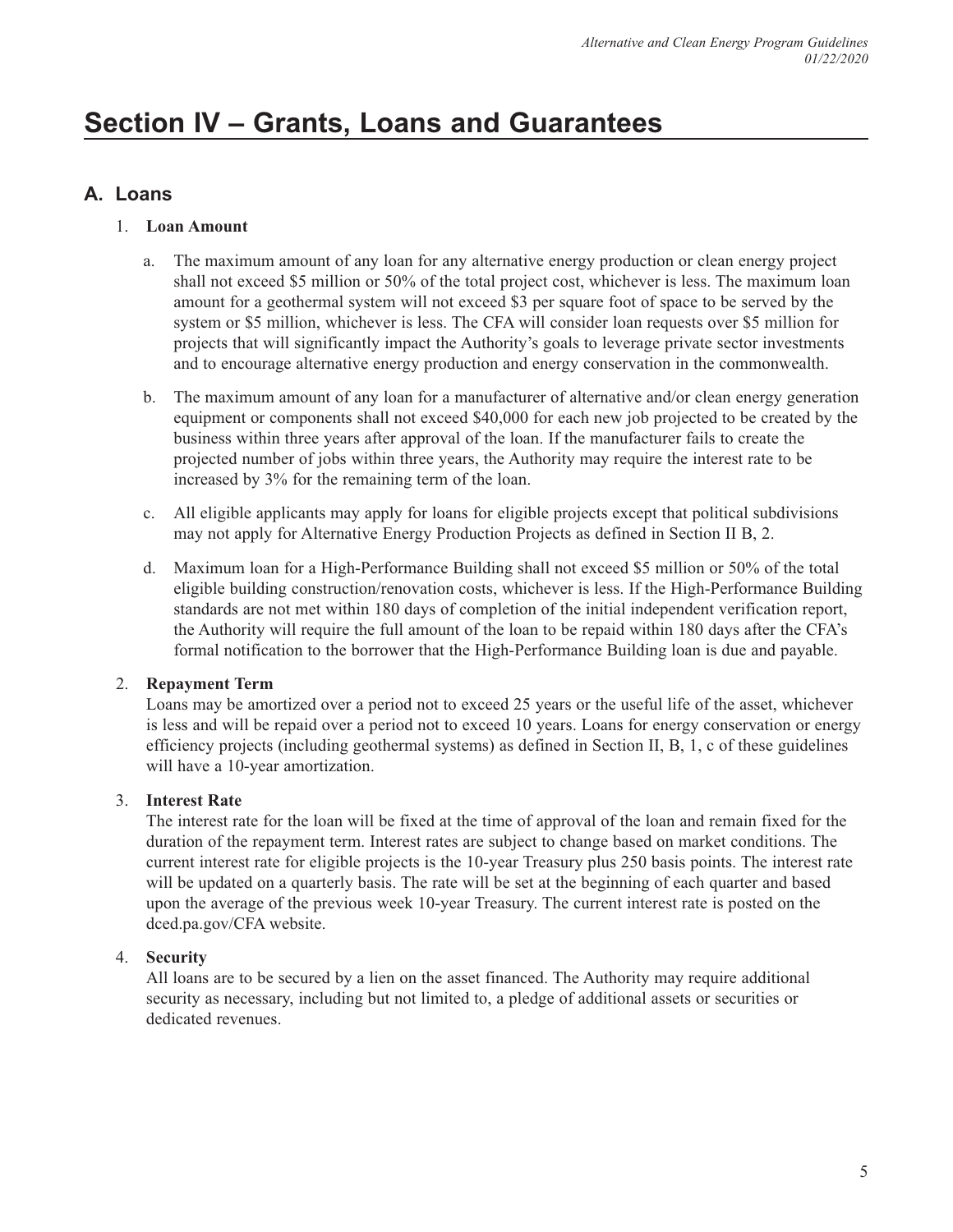# **B. Grants**

- 1. The maximum amount of any grant for any alternative energy production or clean energy project shall not exceed \$2 million or 30% of the total project cost, whichever is less. The maximum grant/loan combination shall not exceed 50% of the total project cost. The CFA will consider grant requests over \$2 million for projects that will significantly impact the Authority's goal to leverage private investment and encourage alternative energy production and energy conservation in the commonwealth.
- 2. The maximum grant amount for Compressed Natural Gas (CNG) or Liquefied Natural Gas (LNG) fueling stations accessible to the public shall not exceed \$2,000,000 or 40% of the total project cost, whichever is less. The maximum grant amount for private CNG or LNG fueling stations shall not exceed \$2,000,000 or 25% of the total project cost, whichever is less.
- 3. The maximum amount of any grant for a manufacturer of alternative and/or clean energy generation equipment or components shall not exceed \$10,000 for every job projected to be created by the business within three years after approval of the grant. If the manufacturer fails to create the projected number of jobs, the Authority may require the full amount of the grant to be repaid.
- 4. The maximum grant amount for an Energy Savings Contract (ESCO) shall not exceed \$500,000.
- 5. Businesses and non-profit economic development organizations are eligible to apply for grants only for Alternative Energy Production Projects and Site Preparation Projects as defined in Section II B.1.b. of these guidelines. Political subdivisions are eligible to apply for grants only for Clean Energy Projects as defined in Section II B, 1.
- 6. The maximum grant amount for a High-Performance Building is \$2 million or 10% of the total eligible building construction/renovation costs, whichever is less. If the High-Performance Building standards are not met within 180 days of completion of the initial independent verification report, the Authority will require the full amount of the grant to be repaid within 60 days after the CFA's formal notification to the grantee that the grant reimbursement is due and payable.
- 7. The maximum amount for any grant that will be used solely for planning and feasibility studies shall not exceed 50% of the total cost of such planning or feasibility studies or \$175,000, whichever is less. Grants may be used to pay for any eligible project costs as defined in Section II of these guidelines.

Due to the significant energy savings and the brief pay back period associated with most energy conservation and energy efficiency projects as defined in Section II, B, 1, c. of these guidelines, the Authority will not approve grant requests for these projects.

# **C. Guarantee**

The Authority may award grants to applicants that would serve as a guarantee for the financing in the project. The Guarantee is subject to the following conditions:

- 1. The grant will be in the form of a standby letter of credit and issued directly to the company/developer.
- 2. The grant funds may only be drawn upon in the event the company defaults on its financing and there is a deficiency in collateral for the lending institution to collect upon. The grant will pay up to 75% of the deficiency.
- 3. The term of the grant will not be more than 5 years.
- 4. The amount of the grant shall not exceed \$5 million.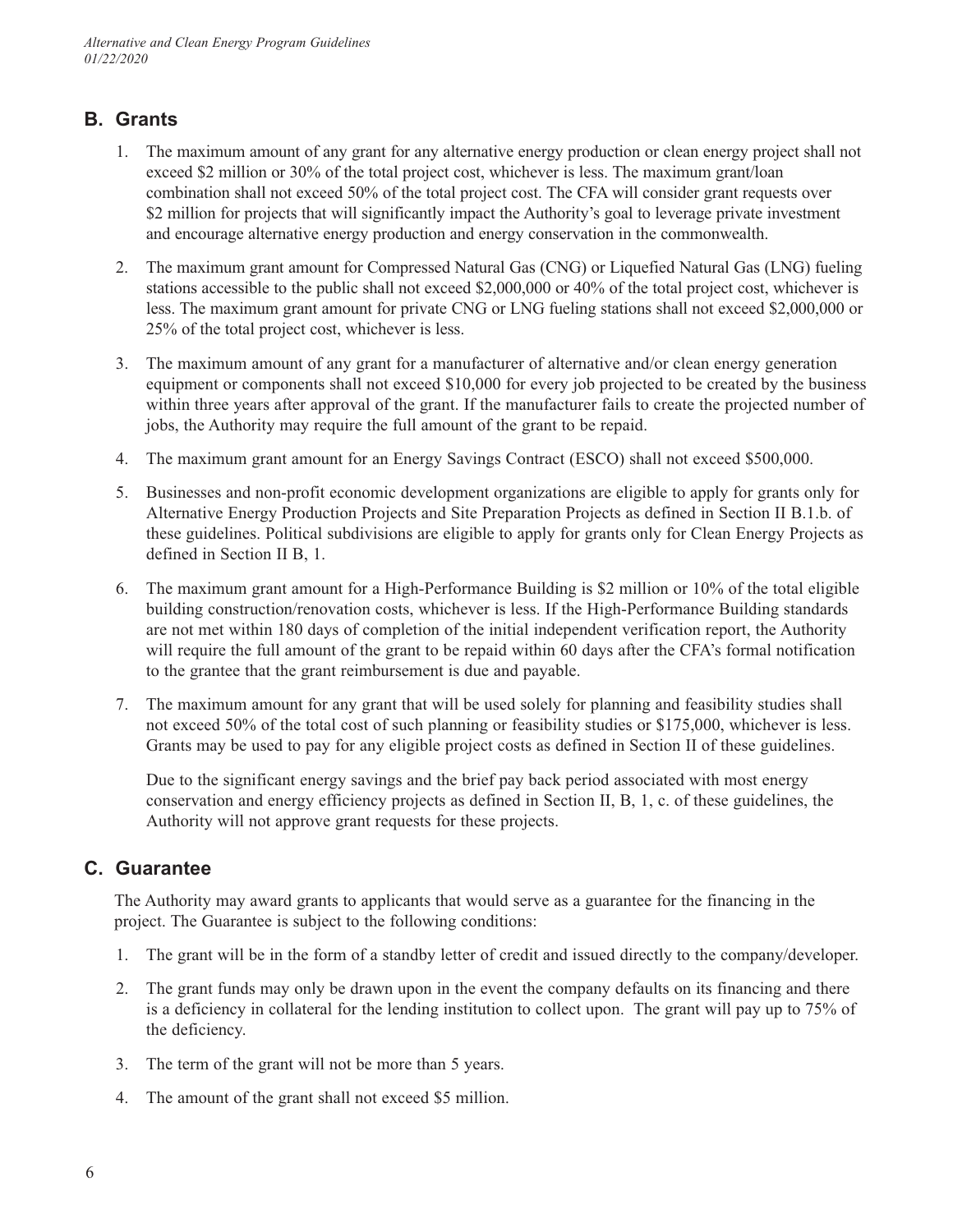# **Section V – Application Process**

# **A. Application Procedures**

To apply for funding, the applicant must submit the electronic on-line Department of Community and Economic Development Single Application for Assistance located at [www.esa.dced.state.pa.us.](www.esa.dced.state.pa.us) Once submitted, please print six (6) copies of the application and send via US Mail along with the signature page. Please reference the Web ID number on any documents sent with the signature page. Applications must be received at least 60 days prior to the next scheduled Authority meeting at which Alternative and Clean Energy program applications will be considered. An application review schedule for the Authority meetings can be found on the [dced.pa.gov/CFA](https://dced.pa.gov/CFA) website.

# **B. Application Evaluation**

All applications for financial assistance will be reviewed by the Department of Community and Economic Development and the Department of Environmental Protection under the direction of the CFA to determine eligibility and competitiveness of the proposed project. Projects will be evaluated using the appropriate criteria from the following list of evaluation criteria for the various types of eligible projects:

- $1.$ The level of non-CFA matching investment in the project. Increased consideration will be given to those projects that have a greater than 1 to 1 matching ratio.
- 2. The technical and financial feasibility of the project.
- 3. Energy savings generated, or peak load reduced by the project.
- 4. Conventional energy displaced by the deployment of the alternative energy production project.
- 5. The amount of alternative energy or alternative fuels produced by the project.
- 6. Increased consideration will be given for the number and quality of the jobs to be created or preserved in Pennsylvania by the project.
- 7. The financial need of the project.
- 8. The capital efficiency of the project.
- 9. Project readiness.
- 10. The level to which the project exhibits principles of sound land and water use.
- 11. Environmental benefits arising from the project including the creation of allowances that can be used to facilitate additional economic development in the region.
- 12. The nation and state of origin of equipment/components used in the project. Increased consideration will be given to natural gas fueling facilities that provide public access.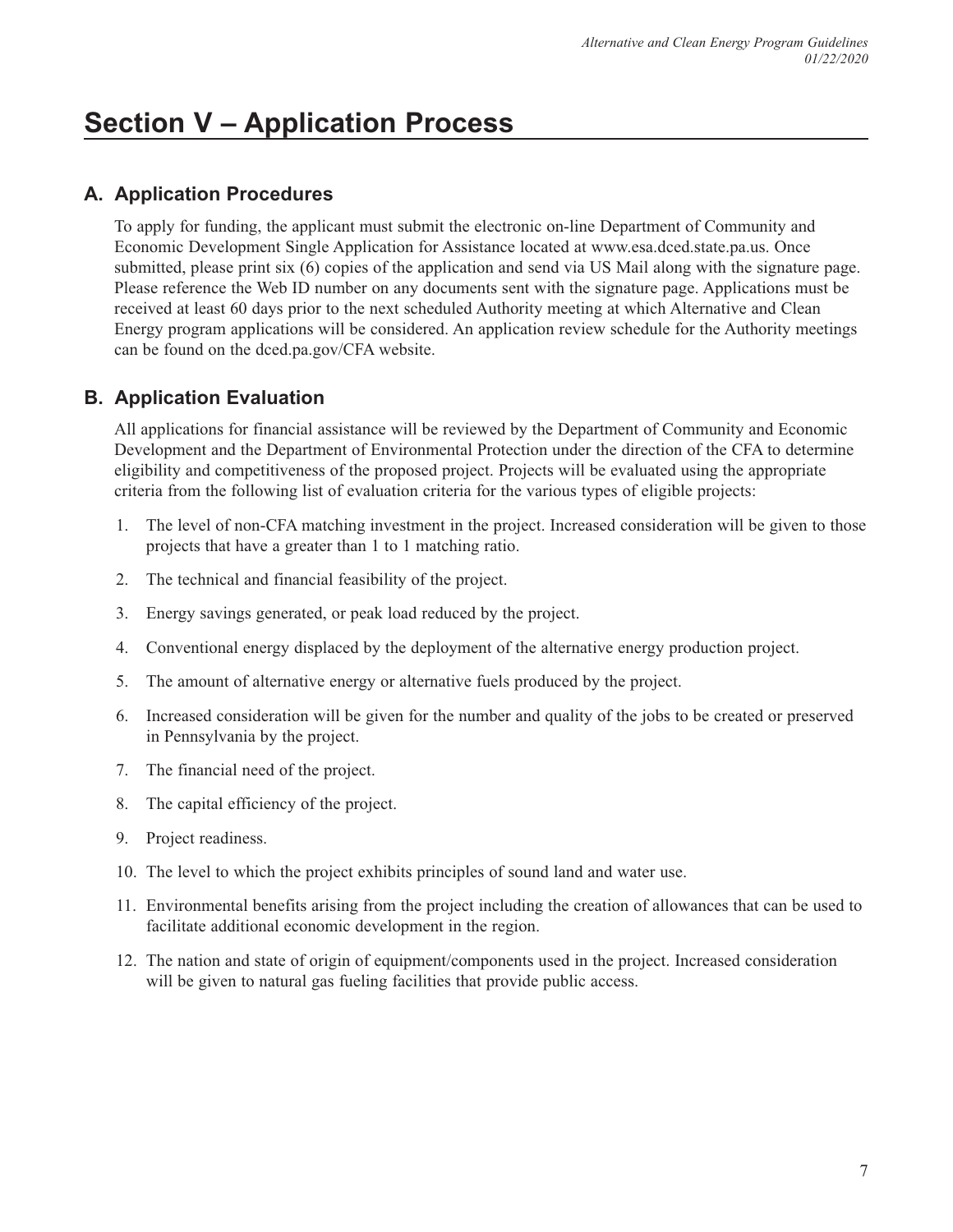# **C. Procedures for Accessing Funds**

- 1. Upon approval of a loan application by the Authority, a commitment letter will be issued to the applicant explaining the terms and conditions of the loan. The commitment letter must be signed and returned to the Authority within 45 days of the date of the commitment letter or the offer may be withdrawn by the Authority.
- 2. Upon approval of a grant application by the CFA, a grant agreement and commitment letter will be electronically issued to the applicant explaining the terms and conditions of the grant. The Grantee must provide the names, titles and e-mail addresses for two authorized individuals to receive and electronically sign the grant agreement. The grant agreement must be electronically signed and returned to the CFA within 45 days of the date of the commitment letter or the offer may be withdrawn by the CFA.
- 3. Following the acceptance of an offer by the applicant, a loan closing will be scheduled and, if applicable, a grant agreement will be sent to the applicant for execution. In the case of a grant and loan combination involving an unrelated private developer, the Authority will contract directly with the applicant for the grant funds and will enter into separate loan documents between the Authority and the private developer. The applicant shall obtain the services of a professional engineer or architect licensed in Pennsylvania who will certify to the Authority during construction that the expenses were incurred and were in accordance with the plans approved by the Authority. The Authority will release funds to the applicant at not less than 30-day intervals, with a maximum of twelve disbursements over the life of the project.

# **Section VI – Program Inquiries**

Program inquiries should be directed to:

PA Department of Community and Economic Development Center for Business Financing – CFA Programs Division Alternative and Clean Energy Program Commonwealth Keystone Building 400 North Street, 4th Floor Harrisburg, PA 17120-0225

Telephone: (717) 787-6245 Fax: (717) 772-3581 E-mail: [ra-dcedsitedvpt@pa.gov](mailto:ra-dcedsitedvpt@pa.gov) 

These guidelines can also be accessed online at [dced.pa.gov/CFA](https://dced.pa.gov/CFA).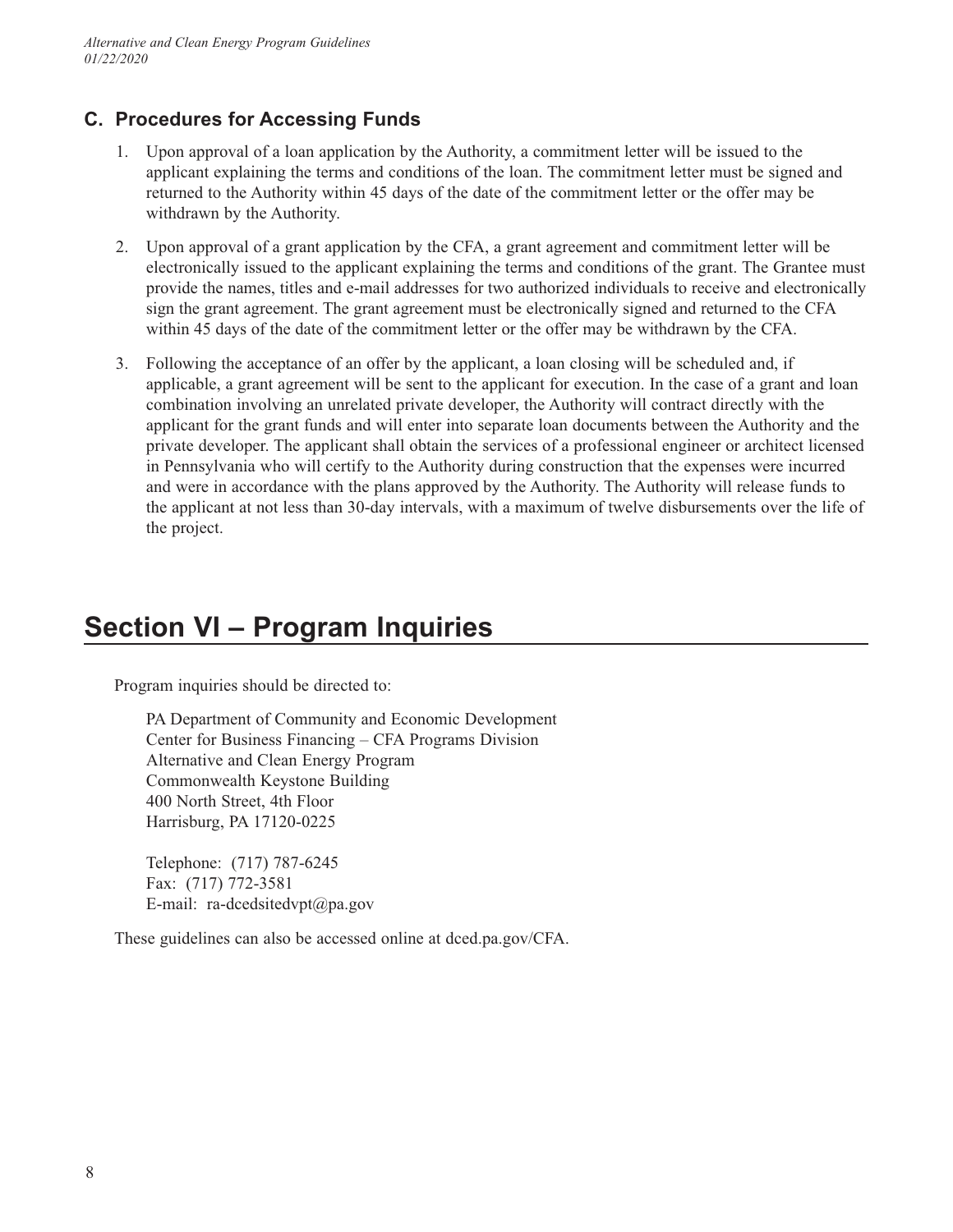# **Appendix I – Supplemental Information**

# **Alternative and Clean Energy Program**

In addition to completing the Department of Community and Economic Development Single Application for Assistance, please include the following items when applying for a loan/grant under the Alternative and Clean Energy Program:

### **Exhibit 1: Project Description**

Provide a description of the project and project user which discusses all the following:

- (a) a brief executive summary describing the project
- (b) the specific location of the site and project characteristics, such as the total acreage and/or square footage of the project
- (c) any characteristics of the area in which the site is located that demonstrate a need for economic development
- (d) the historical and proposed use of the site
- (e) the experience of the project user, including a discussion of previous projects completed;
- (f) the estimated start and end dates of construction and projected in-service date and a statement about project readiness
- (g) the number of construction jobs, spinoff jobs and net new full-time jobs to be created and/or preserved by the project
- (h) a description of how the project will reduce reliance on conventional energy resources
- (i) the estimated energy benefits, both energy generated and/or anticipated conventional energy displaced by the project and the method used to reach the estimates of each
- (j) the estimated environmental benefits of the project such as tons of air emissions avoided (sulfur dioxide, ozone precursors, mercury, and CO2 or other greenhouse gases), water consumption avoided, avoided waste products, and the method used to reach the estimate
- (k) impacts on the availability and price of energy resources
- (l) if the project will generate electricity, whether there are interconnection, net metering, and/or power purchase agreements in place
- (m) the nation and state of origin of any equipment used in the alternative and clean energy project
- (n) if the project is an energy savings contract, describe the financing details on the ESCO, including the anticipated length and the payback period
- (o) for compressed natural gas of liquefied natural gas fueling stations, include a statement of the projected usage of natural gas stated in gasoline or diesel equivalents accompanied by the methodology utilized and how the project will increase the use of domestic natural gas in this commonwealth.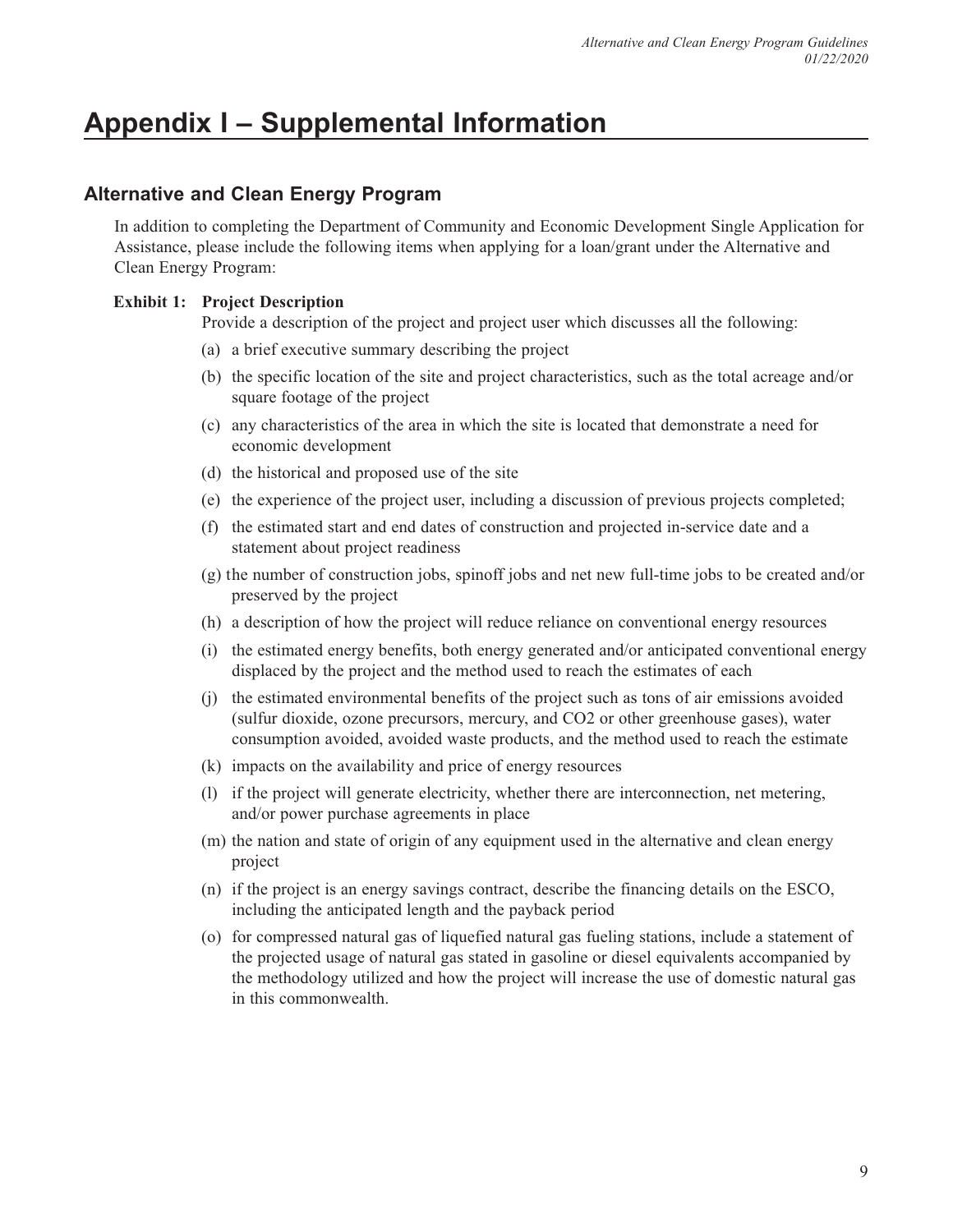#### **Exhibit 2: Matching Funds Commitment**

Provide funding commitment letters from all other project funding sources (including equity commitments).

- Funding commitments or term sheets provided by lending institutions must include the term, rate, and collateral conditions, and must be signed and dated.
- Funding commitments of equity from the applicant or private third party must be signed and dated (indicating the amount of funds being committed) and be accompanied by documentation (such as audited financial statements) showing the ability to commit such funds.

### **Exhibit 3: Financing Request**

A statement of the amount and type of assistance requested. If requesting a loan, a description of the proposed repayment terms.

### **Exhibit 4: Financial Statements**

Attach audited financial statements of the business, parent company, and any other proposed guarantors, if any, for the last three years of operation. Financial statements should include balance sheets, income statements, cash flow statements, and notes to financials. Start-up companies must provide three years projected financial statements. For public sector or nonprofit applicants, provide the most recent audited financial statements of the applicant. Financial statements should include balance sheets, income statements, and notes to financials.

#### **Exhibit 5: Collateral**

For loans, identify the collateral that will be offered to the CFA as security for the loan. If the proposed collateral is real estate, provide two completed as-is appraisals or one appraisal prepared by either a Member of American Institute of Real Estate Appraisers (MAI) or a PA State Certified Appraiser. The appraisals must be no more than six months old. If a personal guarantee is being offered as security, attach personal financial statements for the proposed guarantor and their spouse. The personal financial statements should not be more than six months old and must be signed.

#### **Exhibit 6: Color-Coded Map**

A color-coded map or plot plan detailing the location of the project.

#### **Exhibit 7: Cost Estimate**

A statement as to the estimated cost of the project. The estimate must be prepared by an engineer, architect, or other qualified professional and should be accompanied where appropriate by copies of the signed bids/quotations, contractor estimates, or sales agreements that verify project cost estimates.

#### **Exhibit 8: Cash Flow Analysis**

A projected cash flow analysis, which includes all expenses and revenues covering the period of fifteen years from project commencement.

#### **Exhibit 9: Planning Letter**

A letter from the appropriate planning agency certifying that the proposed project complies with the comprehensive land use plans and zoning and subdivision codes.

#### **Exhibit 10: Natural Gas Fueling Station Market Review and Cost Analysis**

For compressed natural gas and liquefied natural gas fueling stations provide information on the fleet types, the number of vehicles, monthly compressed natural gas or liquefied natural gas use and associated expenses.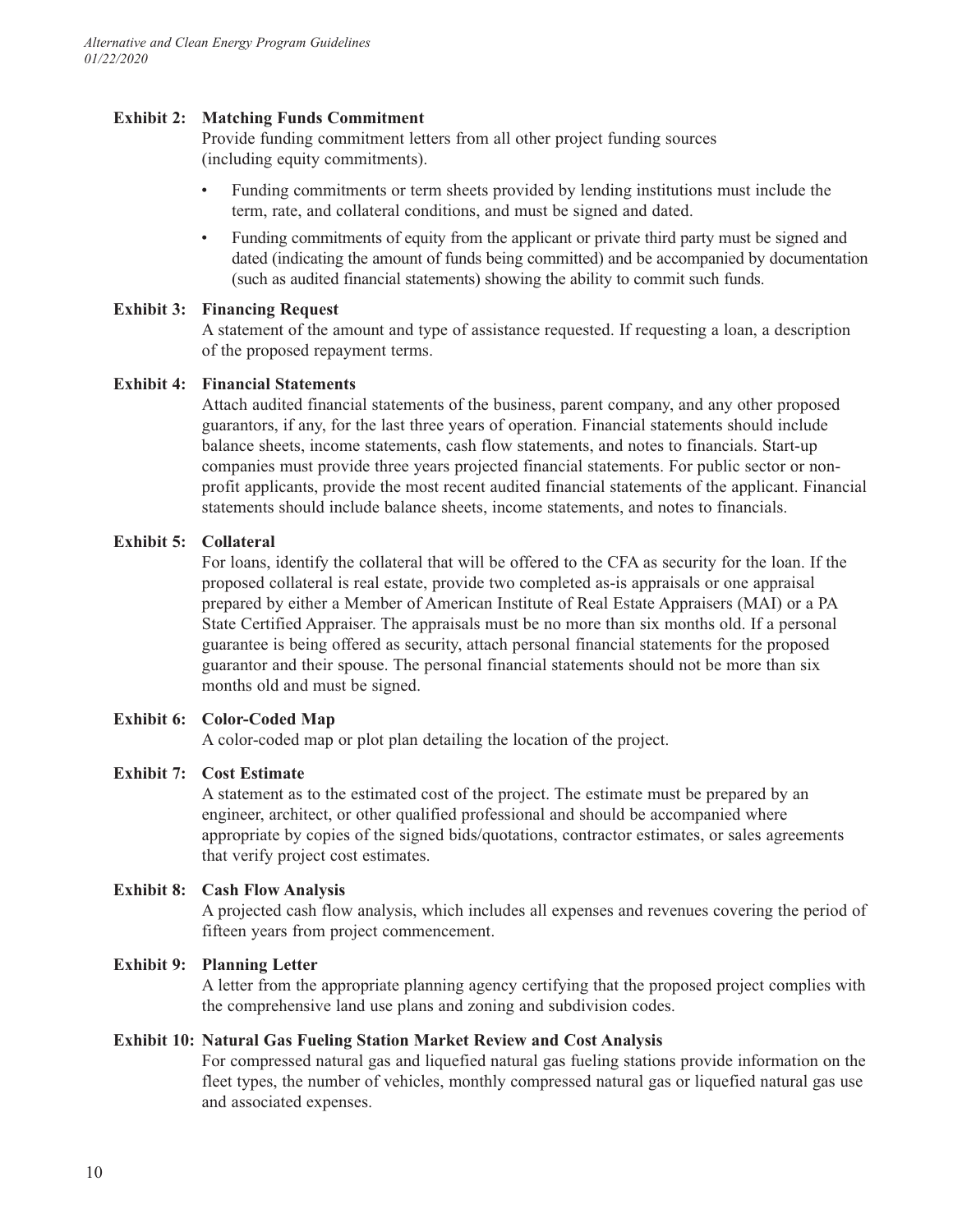#### **Exhibit 11: Resolution**

For public sector applicants, provide a resolution duly adopted by the applicant's governing board formally requesting the grant/loan, designating an official to execute all documents, describing briefly the project scope, and identifying the grant amount requested per year (see Appendix II for a Sample Resolution).

### **Exhibit 12: High Performance Building Standards Letter**

For High Performance Building applicants, provide a letter identifying the standards to be met. See sample letter Attachment I.

Send six (6) hard copies of the completed application with all supplemental information and attachments to:

PA Department of Community and Economic Development Center for Business Financing – CFA Programs Division Alternative and Clean Energy Program Commonwealth Keystone Building 400 North Street, 4th Floor Harrisburg, PA 17120-0225

If you have any questions on completing the application, please call the Center for Business Financing at (717) 787-6245.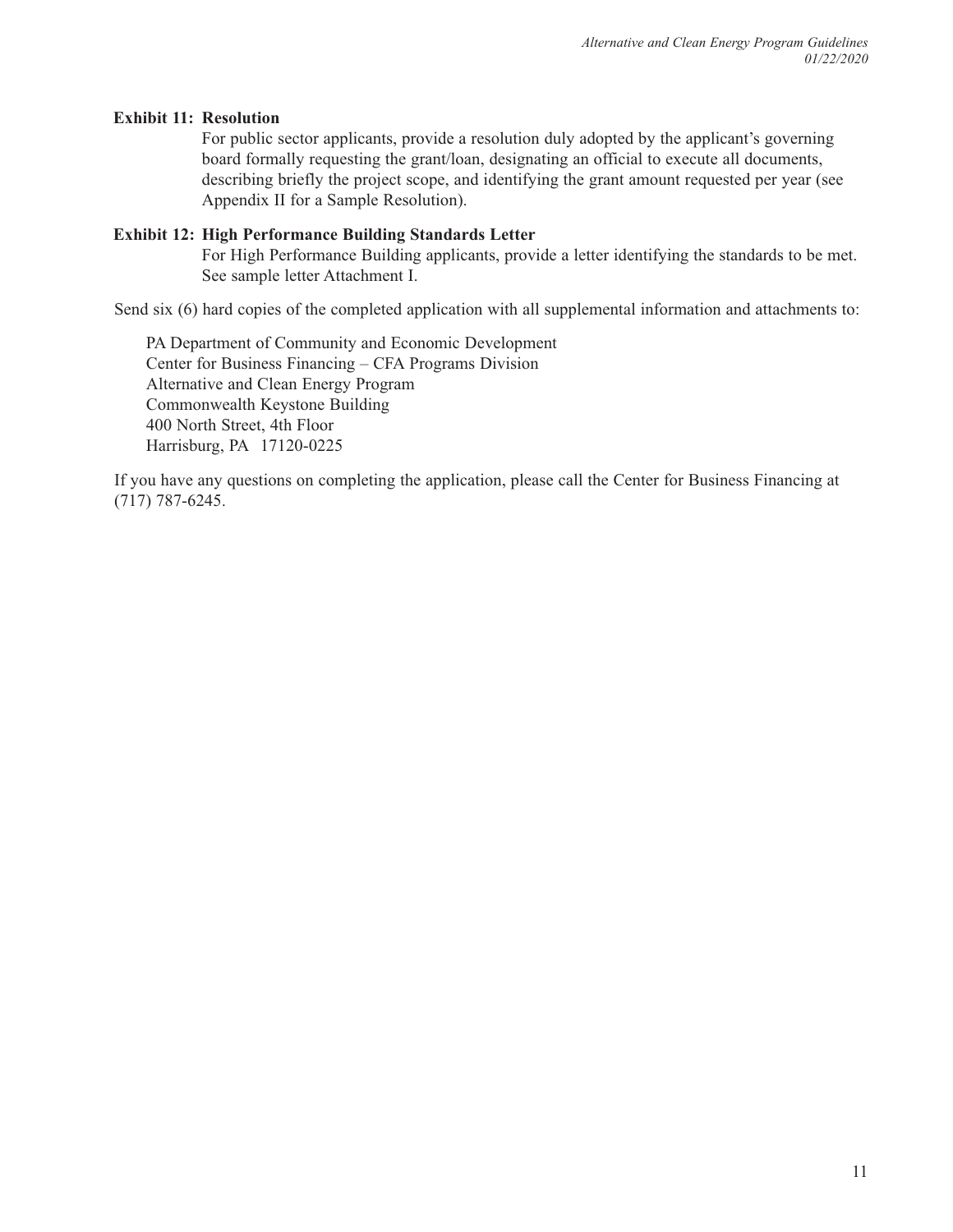# **Appendix II – Authorized Official Resolution**

|                                                                                     | (Name of County) hereby request an Alternative and Clean Energy Program grant                           |  |  |
|-------------------------------------------------------------------------------------|---------------------------------------------------------------------------------------------------------|--|--|
|                                                                                     |                                                                                                         |  |  |
|                                                                                     |                                                                                                         |  |  |
|                                                                                     |                                                                                                         |  |  |
|                                                                                     | Be it FURTHER RESOLVED, that the Applicant does hereby designate ________________(Name and Title)       |  |  |
|                                                                                     |                                                                                                         |  |  |
|                                                                                     |                                                                                                         |  |  |
| Financing Authority to facilitate and assist in obtaining the requested grant/loan. |                                                                                                         |  |  |
|                                                                                     |                                                                                                         |  |  |
|                                                                                     |                                                                                                         |  |  |
|                                                                                     | I, ______________________, duly qualified Secretary of the _______________________(Name of Applicant),  |  |  |
|                                                                                     |                                                                                                         |  |  |
|                                                                                     |                                                                                                         |  |  |
|                                                                                     | (Governing Body) at a regular meeting held ________ (Date) and said Resolution has been recorded in the |  |  |
|                                                                                     |                                                                                                         |  |  |
|                                                                                     |                                                                                                         |  |  |
|                                                                                     |                                                                                                         |  |  |
|                                                                                     |                                                                                                         |  |  |
| this $\_\_\_$ day of $\_\_\_$ , 20 $\_\_\_$ .                                       |                                                                                                         |  |  |
|                                                                                     |                                                                                                         |  |  |

Name of Applicant

\_\_\_\_\_\_\_\_\_\_\_\_\_\_\_\_\_\_\_\_\_\_\_\_\_\_\_\_\_\_\_\_\_\_\_\_\_\_\_\_\_\_\_\_

\_\_\_\_\_\_\_\_\_\_\_\_\_\_\_\_\_\_\_\_\_\_\_\_\_\_\_\_\_\_\_\_\_\_\_\_\_\_\_\_\_\_\_\_

\_\_\_\_\_\_\_\_\_\_\_\_\_\_\_\_\_\_\_\_\_\_\_\_\_\_\_\_\_\_\_\_\_\_\_\_\_\_\_\_\_\_\_\_

**County** 

**Secretary**